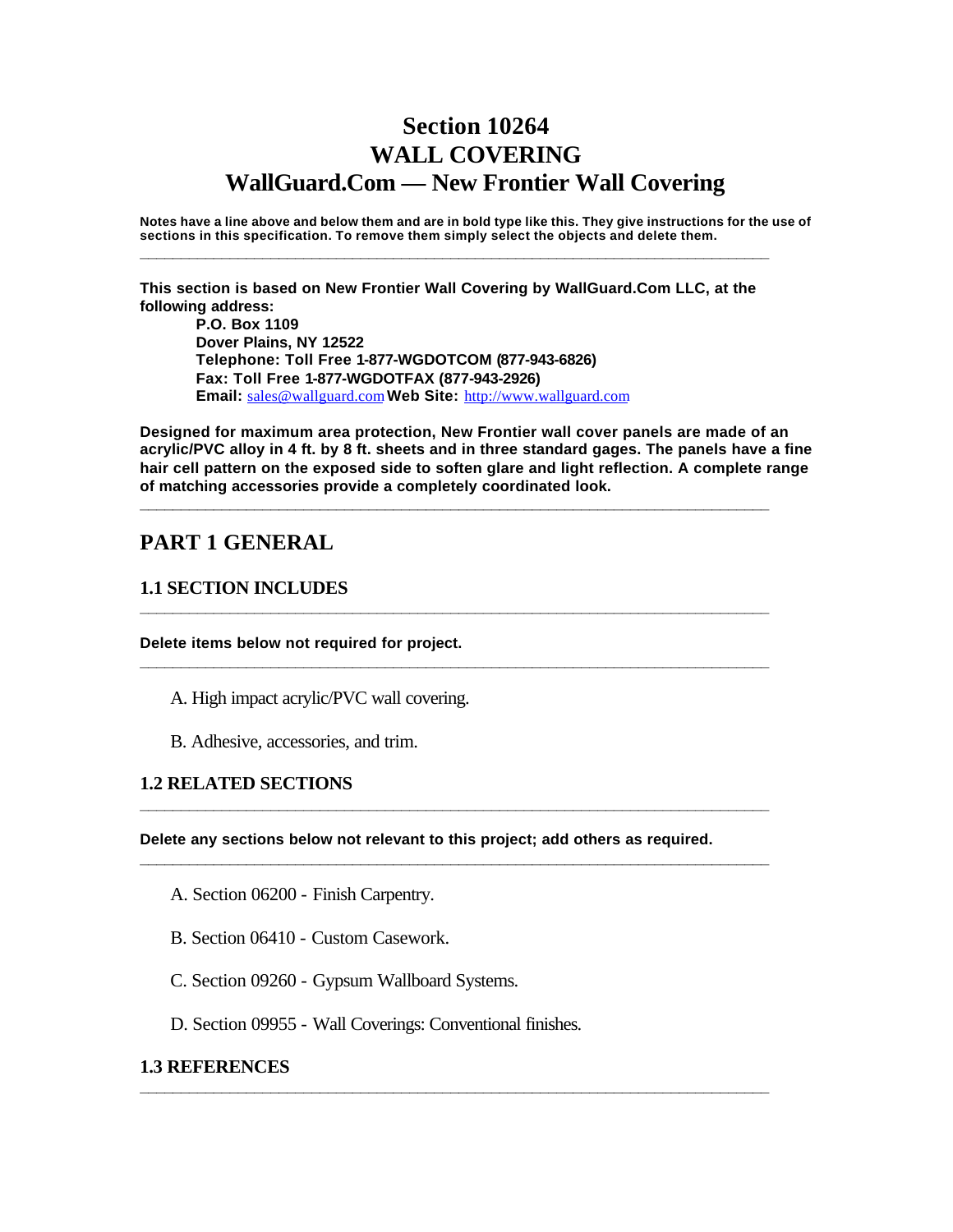**Delete references from the list below that are not actually required by the text of the edited section.**

A. ASTM D 543 - Standard Test Method for Resistance of Plastics to Chemical Reagents.

**\_\_\_\_\_\_\_\_\_\_\_\_\_\_\_\_\_\_\_\_\_\_\_\_\_\_\_\_\_\_\_\_\_\_\_\_\_\_\_\_\_\_\_\_\_\_\_\_\_\_\_\_\_\_\_\_\_\_\_\_\_\_\_\_\_\_\_\_\_\_\_\_\_\_\_\_\_**

- B. ASTM D 638 Standard Test Method for Tensile Properties of Plastics.
- C. ASTM D 732 Standard Test Method for Shear Strength of Plastics by Punch Tool.
- D. ASTM E 84 Standard Test Method for Surface Burning Characteristics of Building Materials.

#### **1.4 PERFORMANCE REQUIREMENTS**

- A. Surface Burning Hazard: Tested per ASTM E 84 for Class A ratings.
- B. Shear Strength: 4,500 psi, per ASTM D 732.
- C. Tensile Strength: 6,000 psi, per ASTM D 638.
- D. Chemical Resistance: Type I, Grade 2, per ASTM D 543.

#### **1.5 SUBMITTALS**

- A. Submit under provisions of Section 01300.
- B. Product Data: Manufacturer's complete and current product data, including installation instructions.
- C. Selection Samples: Color charts consisting of actual product pieces, illustrating full range of colors and textures available, for initial color selection.
- D. Verification Samples: 12 inch by 12 inch samples, including typical accessory, in each color specified.

#### **1.6 QUALITY ASSURANCE**

A. Installer Qualifications: A company experienced in performing the work of this section, and approved by wall covering manufacturer.

#### **1.7 DELIVERY, STORAGE, AND HANDLING**

A. Deliver to project site in manufacturer's packaging, properly labeled.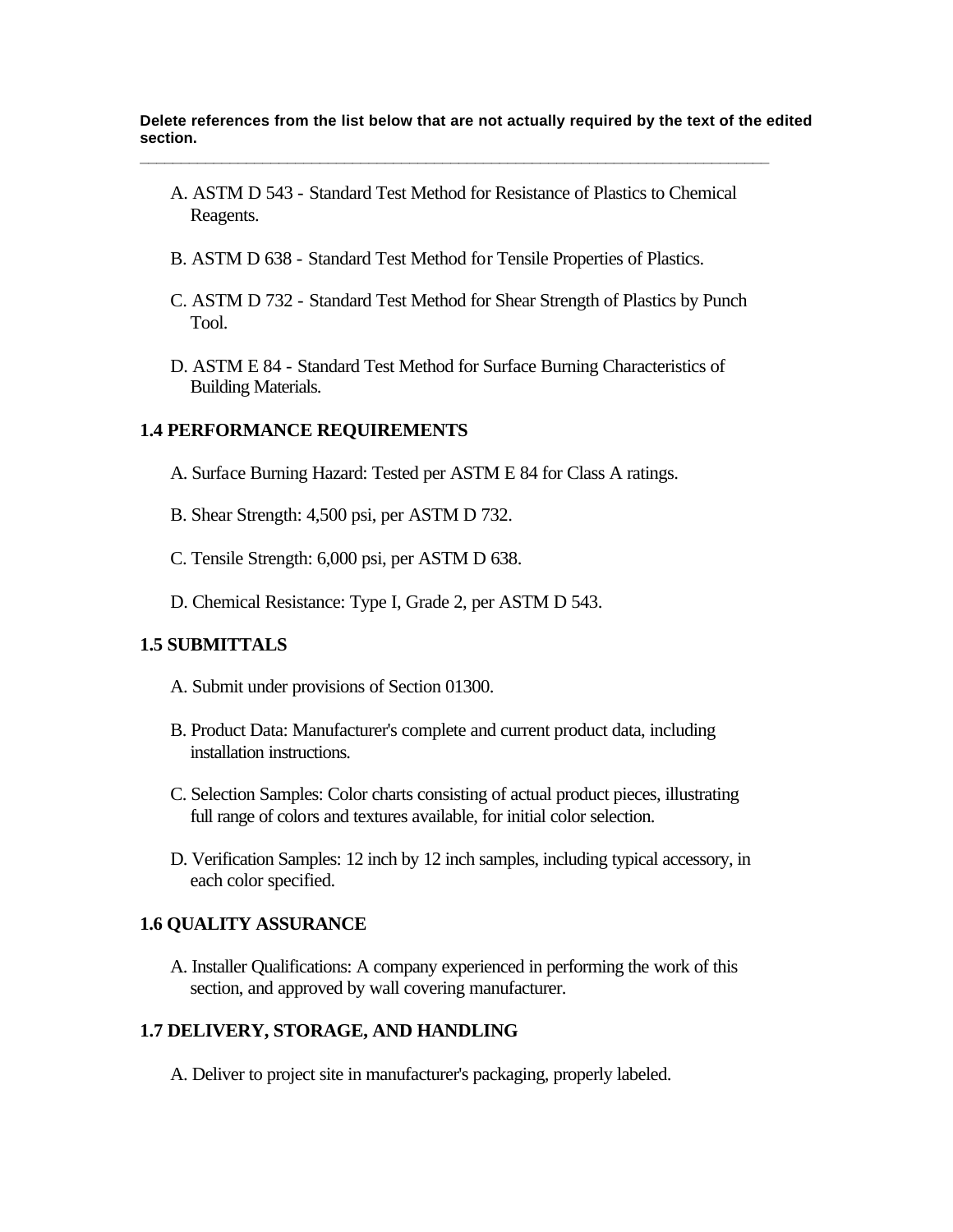B. Store materials flat in a clean, dry area.

#### **1.8 ENVIRONMENTAL REQUIREMENTS**

- A. Maintain storage temperature at or above 50 degrees F.
- B. Acclimatize materials and bring surfaces to receive wall covering to a temperature between 65 and 85 degrees F for not less than 24 hours prior to installation.
- C. Maintain relative humidity at 80 percent or less during installation.
- D. Do not expose walls to direct sunlight for 48 hours after installation.

### **1.9 MAINTENANCE MATERIALS**

A. Provide maintenance materials comprising 5 percent of each type of wall covering installed, for Owner's use.

## **PART 2 PRODUCTS**

## **2.1 MANUFACTURERS**

- A. Provide New Frontier Wall Covering by WallGuard.Com LLC; P.O. Box 1109; Dover Plains, New York 12522. Telephone: 1-877-943-6826. Fax: 1-877-943- 2926. Email: sales@wallguard.com Web Site: http://www.wallguard.com.
	- 1. Substitutions will not be considered.

## **2.2 PRODUCTS**

**Select desired thickness, sheet size, and color required from options below, and delete those not required. If more than one type is required, include schedule at the end of this section or on the drawings.**

**\_\_\_\_\_\_\_\_\_\_\_\_\_\_\_\_\_\_\_\_\_\_\_\_\_\_\_\_\_\_\_\_\_\_\_\_\_\_\_\_\_\_\_\_\_\_\_\_\_\_\_\_\_\_\_\_\_\_\_\_\_\_\_\_\_\_\_\_\_\_\_\_\_\_\_\_\_**

**\_\_\_\_\_\_\_\_\_\_\_\_\_\_\_\_\_\_\_\_\_\_\_\_\_\_\_\_\_\_\_\_\_\_\_\_\_\_\_\_\_\_\_\_\_\_\_\_\_\_\_\_\_\_\_\_\_\_\_\_\_\_\_\_\_\_\_\_\_\_\_\_\_\_\_\_\_**

A. *2400 Wall Covering:* Rigid, high-impact acrylic/polyvinyl chloride sheet.

- 1. Thickness: 0.028 inch.
- 2. Thickness: 0.040 inch.
- 3. Thickness: 0.060 inch.
- 4. Thickness: 0.093 inch.
- 5. Thickness: 0.125 inch.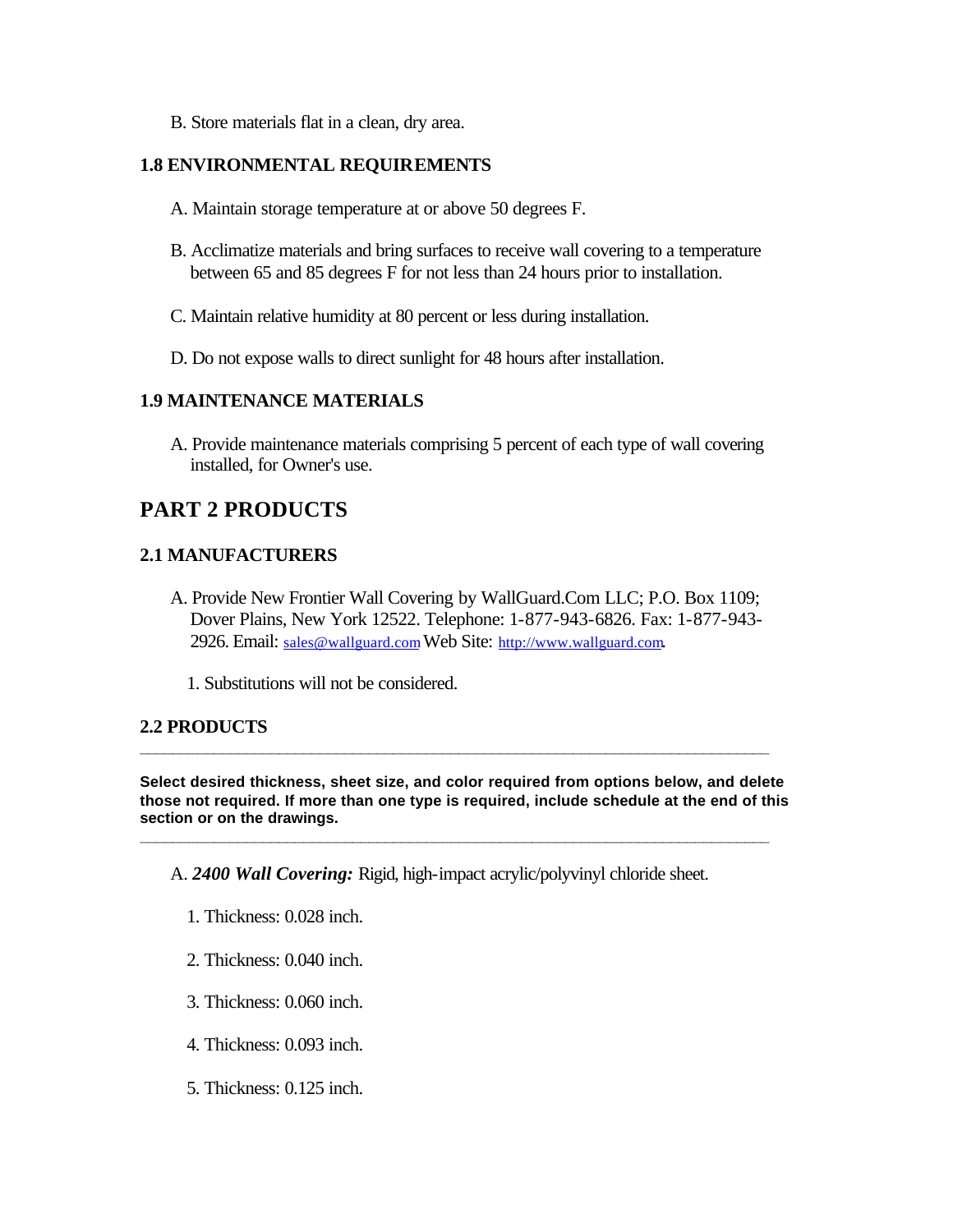- 6. Sheet size: 4 feet x 8 feet.
- 7. Sheet size: \_\_\_\_\_\_\_\_\_\_\_\_\_\_\_\_\_.
- 8. Color: As selected from manufacturer's standard colors.
- 9. Color: As selected from manufacturer's custom colors.
- 10. Color: As selected from manufacturer's contract colors.
- 11. Color: As scheduled on the drawings.
- 12. Color: \_\_\_\_\_\_\_\_.

#### **2.3 ACCESSORIES**

- A. Provide all necessary trim members in high-impact acrylic/polyvinyl chloride matching wall covering except as otherwise indicated. Provide the following in standard lengths:
	- 1. Top caps: "J" molding.
	- 2. Joint covers: "H" divider.
	- 3. Inside corners.
	- 4. Outside corners.
- B. Adhesives: As recommended or supplied by manufacturer of high impact wall covering.

## **PART 3 EXECUTION**

#### **3.1 PREPARATION**

- A. Verify that walls are in proper condition to receive installation of high impact wall covering.
- B. Verify that environmental conditions specified in PART 1 have been achieved and can be maintained.
- C. Review manufacturer's written Installation Instructions and/or Instructional Video prior to proceeding with installation.

#### **3.2 INSTALLATION**